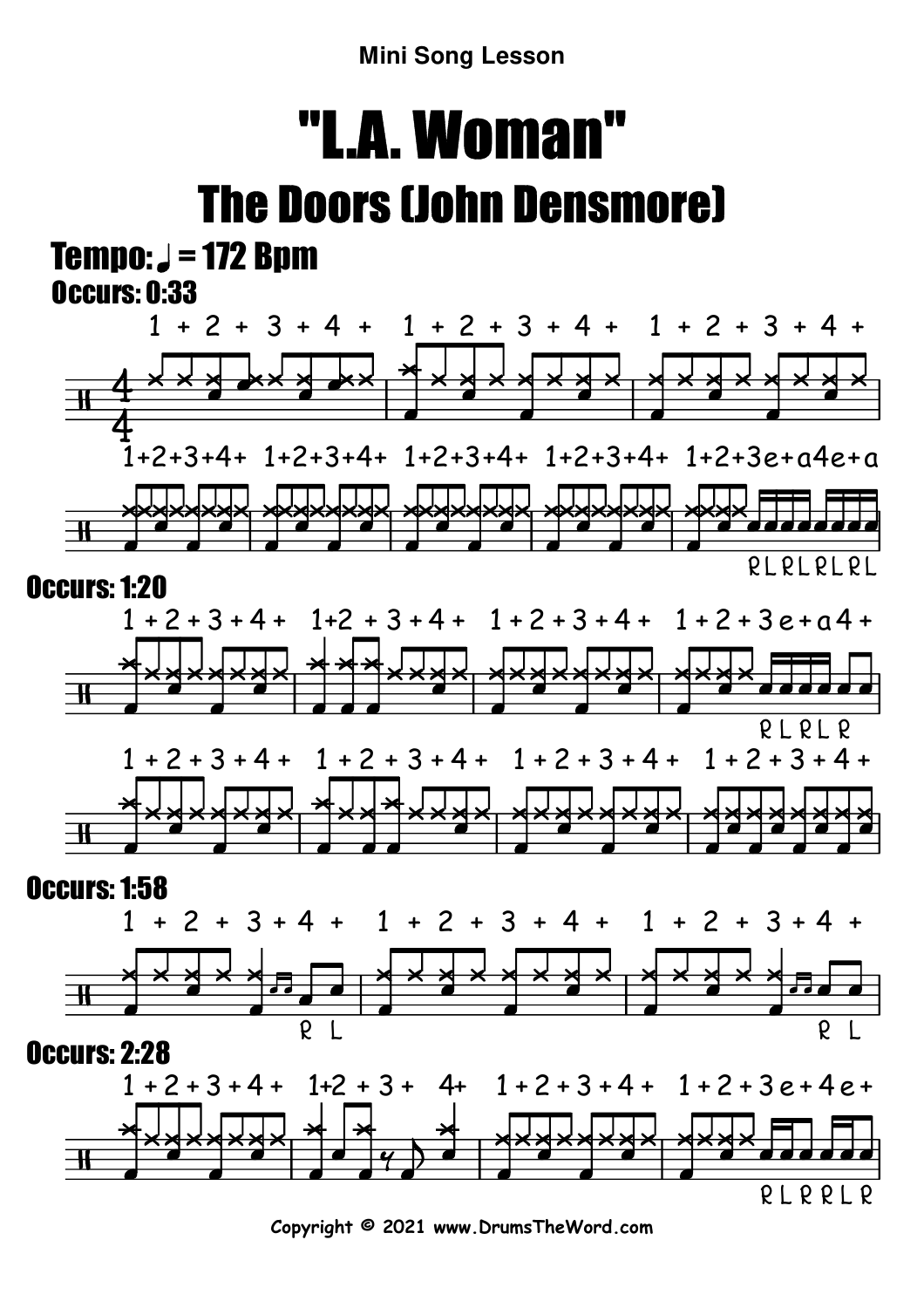# "L.A. Woman"The Doors (John Densmore)

#### Occurs: 3:02



#### $Tempo: J = 77 Bpm$ Occurs: 4:18



### Occurs: 4:36



**Copyright © 2021 www.DrumsTheWord.com**